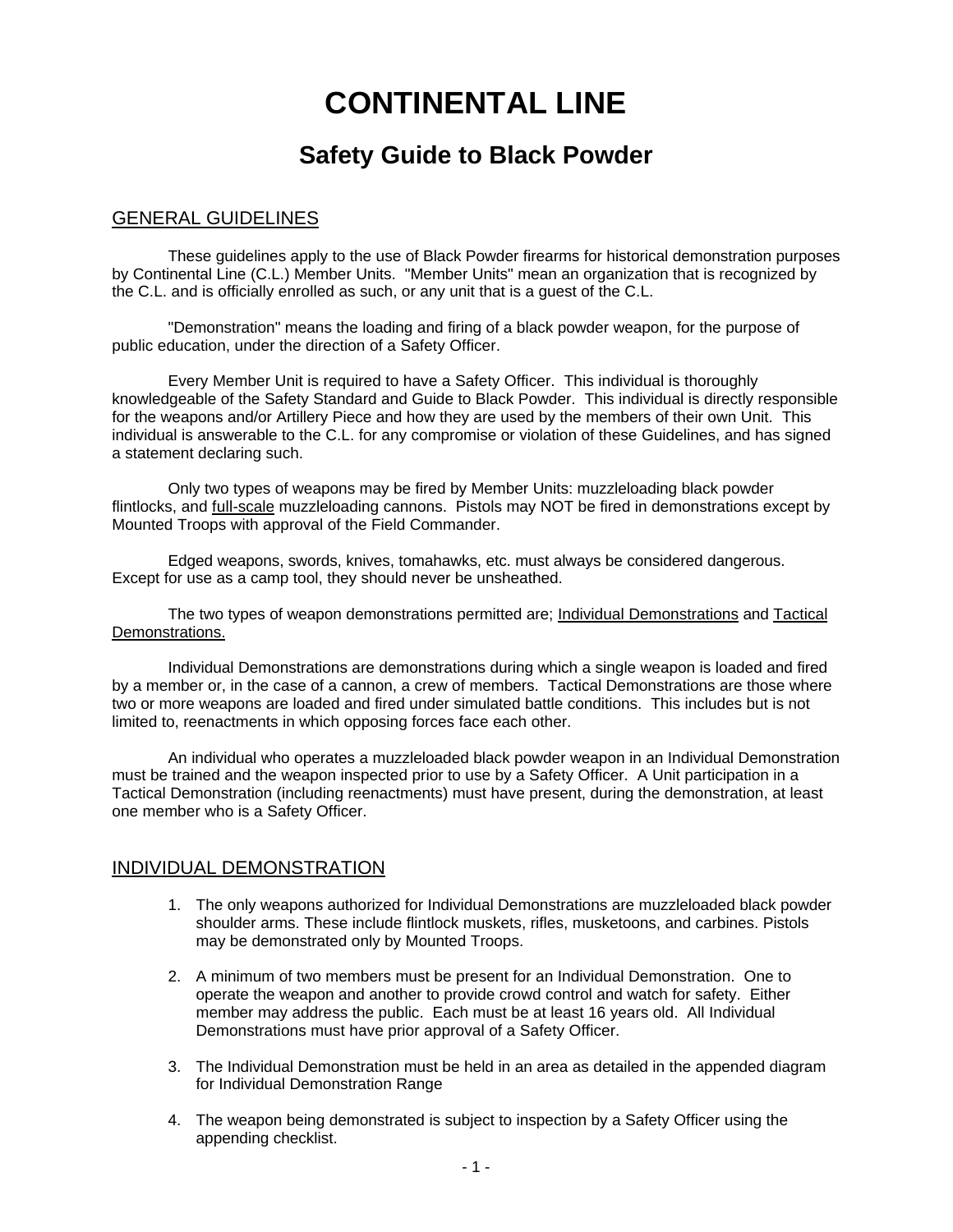- 5. Blank charges are not to exceed the maximum load designated in the appended Table of Maximum Loads for the particular weapon used.
- 6. Muskets are to be loaded from pre-wrapped paper cartridges prepared according to correct period procedures. Aluminum foil, coin wrappers and metal staples, etc, are not to be used.
- 7. Wadding is permitted for Individual Demonstrations but NOT in Tactical Demonstrations.
- 8. The demonstrator must carry cartridges in an authentic leather or leather and wood block cartridqe box, worn well around on the right hip. The demonstrator must take care that the flap is kept down except when the cartridge is being withdrawn. Extreme care must be taken when carrying a belly box.
- 9. Rifles may be loaded with powder from horns, however, the powder of the main charge must first be poured into a powder measure conforming to the Table of Maximum Loads, then poured into the muzzle. The main charge must never be poured directly from the horn into the barrel. Riflemen must carry loose powder in a well maintained horn that is kept stoppered.
- 10. When loading and firing, the demonstrator will follow the correct manual for the type of weapon being fired. Riflemen who do not have a prescribed manual will follow safe procedures.
- 11. It is the responsibility of the non-shooting demonstrator to see that the shooter observes correct loading and firing procedures.
- 12. At NO time is the demonstrator to surrender control of the weapon to a member of the public. A visitor may feel the heft of the weapon while the demonstrator holds the sling. Likewise, edged weapons must remain under the control of the demonstrator.
- 13. Tomahawk and knife throwing demonstrations are permitted under supervision of the Safety officer. The appended Artillery Demonstration Range will be the safety standard.

At NO time will any member of the public be allowed to fire a weapon and at no time will a demonstrator carry live ammunition.

### ARTILLERY DEMONSTRATION

Cannons are extremely dangerous to load and fire. Cannons may be demonstrated by members only under the direct supervision of a Safety Officer. The Safety Officer and the Gun Commander should be one in the same.

1. Ideally a cannon crew will have six (6) or more members, but no gun will be operated with less than four (4). The members of the crew are:

**The Gun Commander** - This man has overall command of the gun and crew. He is responsible for giving commands and assuring that crew members execute their duties correctly and safely. He does not normally take part in any of the loading or firing activities. If he does serve the gun, he will only serve as Gunner #1.

**Gunner #1** - (Firer) This job is to maintain the linstock and to touch off the charge when ordered by the Gun Commander.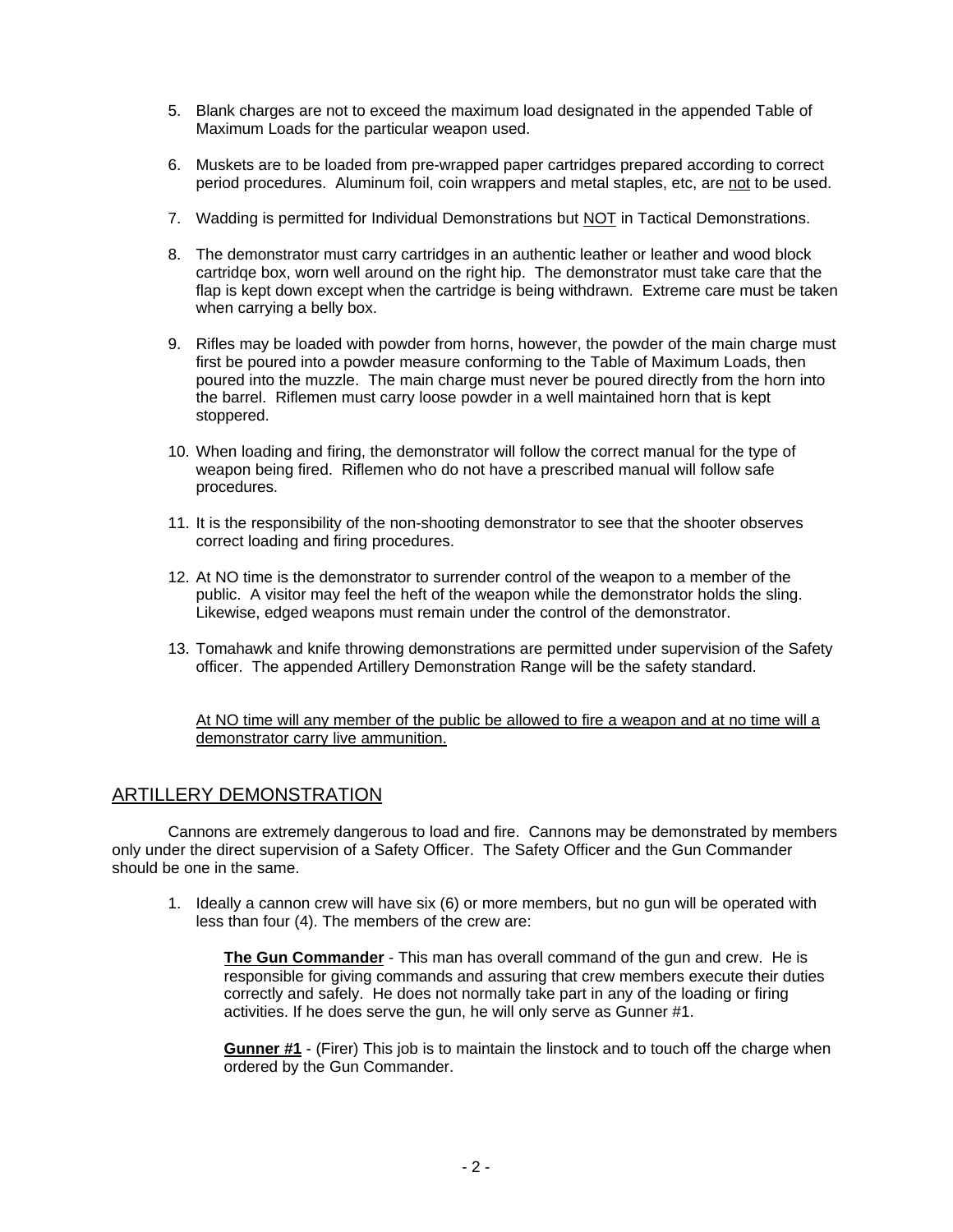**Gunner #2** - (Vent Tender) This man stops (tends) the vent to be sure NO air escapes during worming, sponging and loading. He picks open the charge with a priming wire and priming the piece. This man must have a leather thumbstall to protect his thumb from the heat of the gun while tending the vent. This position is critical to safe operation of the piece, and should always be manned by an experienced Artillerist.

**Gunner #3** - (Ram & Sponge) This man sponges the piece and rams home the cartridge. He must always be sure the sponge is in good condition and that there is water for the artillery bucket. This man is required to wear heavy duty welder's gloves for protection while performing his duties. It is the most dangerous position on the crew and, must exercise extreme caution at all times. Like #2, this position should always be served by an experienced crew member.

**Gunner #4** - (worm & Loader) This man's job is to extract the spent cartridge casing (search the piece), and to place the new round in the muzzle for #3 to ram (charge the piece).

**Gunner #5** - (Powder Handler) This man's job is to remove the powder box to a secure position before the piece is fired, and to bring each round forward to #4 for loading. He is also responsible for manning the tiller for aiming the gun, and guarding the powder box at all times.

**Gunner #6** - (Powder Handler) This man is charged with the security on the powder box at all times.

Any additional gunners perform duties as assigned (pulling the gun, relieving casualties during tactical demonstrations, etc.)

In case of a four man crew, Gunner #4 will double as #5. Gunner #4 should never carry extra rounds in the pass-box, as he will be close to the piece when it fires. For guns without a removable ammunition box (gallopers), the crew must always be certain that the side lockers are closed and latched.

NOTE: the members of the various positions are arbitrary, and serve-only to list the necessary crew-members for any gun.

- 2. Cannons used in firing demonstrations must be full-scale reproductions and must conform to the specifications in the Cannon Inspection Checklist. Original cannons may be used provided they too, conform to the same checklist.
- 3. All drill performed by the Artillery crew is subject to the approval of a Safety Officer using the Artillery Checklist.
- 4. Ammunition for artillery is to be prepared off-site of the demonstration or in an approved laboratory under the Safety Officer's supervision. Cartridges are to be made of at least 3 thicknesses of heave gauge aluminum foil made around a former of a width corresponding to the bore of the Gun they are to be used with. Powder charges shall not exceed the specifications in the appended Table of Maximum Loads.
- 5. Demonstrations will be held in an area that conforms to the appended Range Diagram for Cannon Firing.
- 6. ALL FIRING SHALL BE WITH A LINSTOCK AND SLOW MATCH. Quills are preferred, black powder priming acceptable. Port-fires will not be used.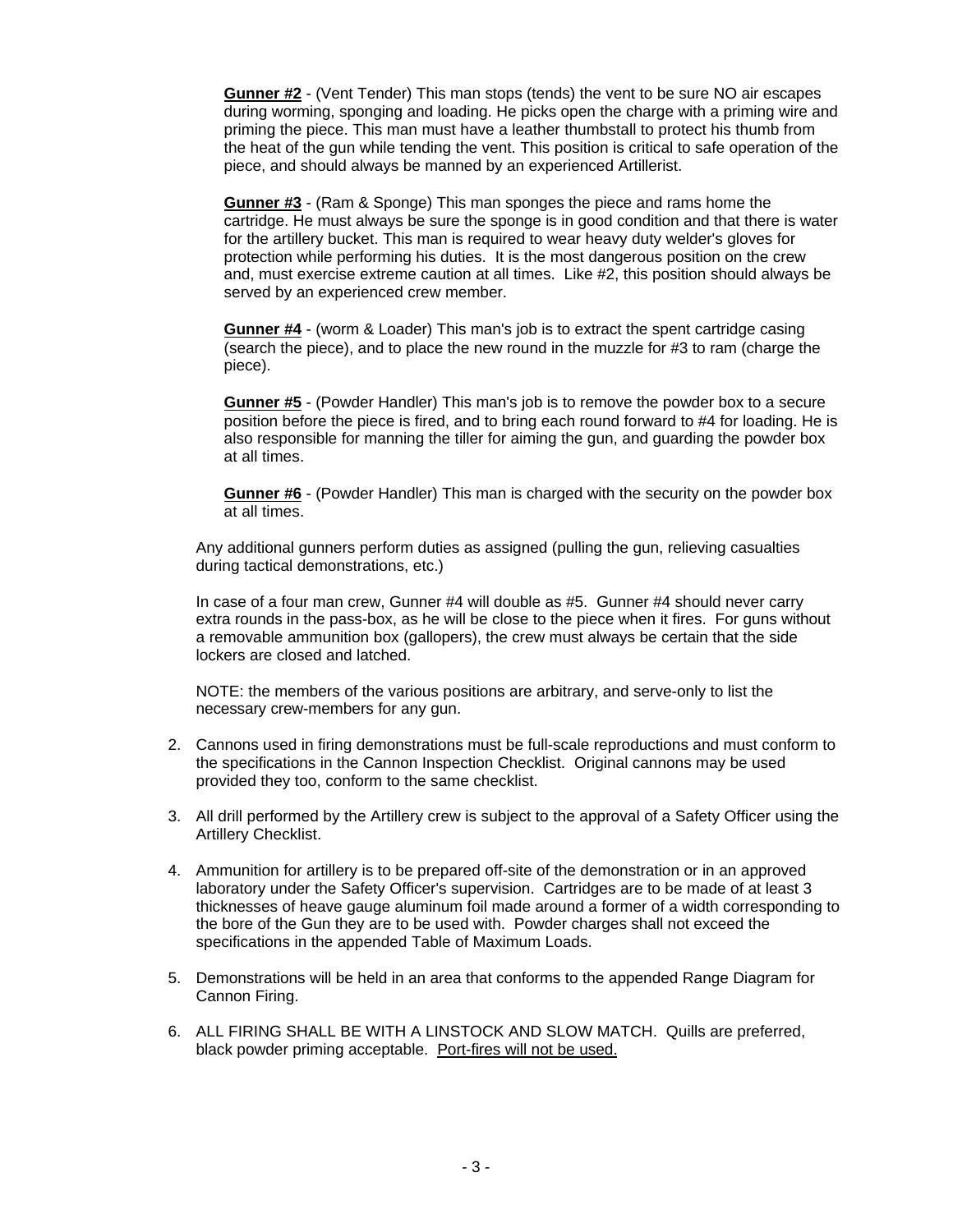### TACTICAL DEMONSTRATION

Tactical Demonstrations are inherently more dangerous than Individual Demonstrations for several reasons;

- 1. The number of demonstrators involved.
- 2. The close proximity of demonstrators to each other.
- 3. In the case of reenactments, the fact weapons are being discharged at opposing forces.
- 4. The greater difficulty in observing safety violations.

To assure maximum safety for demonstrators and visitors, the following standards will govern Tactical Demonstrations;

- 1. Participants in the Tactical Demonstrations shall be limited to members of the Continental line.
- 2. Shooters must be at least 16 years old.
- 3. Each unit shall have at least one member who has been appointed as a Safety Officer.
- 4. Weapons, ammunition, ammunition containers and weapon drill are subject to inspection by a Safety Officer who has the power to require correction of incidents of non-compliance with these Guidelines.
- 5. Tactical Demonstrations will be held only under the direct supervisor of a Safety officer. The scenario for each demonstration is subject to the Safety Officers prior approval.
- 6. Tactical Demonstrations will be held in areas of relative open spaces allowing clear fields of vision for participants.
- 7. Weapons and blank rounds of ammunition used in Tactical Demonstrations shall conform to the specifications laid down in these Guidelines . Powder loads shall not exceed the amounts specified in the appended Table of Maximum Loads.
- 8. There shall be no simulation of hand-to-hand combat.
- 9. Opposing forces shall not discharge weapons at each other unless there is an interval of at least 30 yards between them.
- 10. Weapons shall not be fired in the general direction or the public unless there is an interval of at least 100 yards. In all cases, weapons shall be aimed over the heads of all spectators.
- 11. Ramrods shall not be used and rounds are not to be wadded.
- 12. Bayonets shall not be fixed, and they shall remain in their scabbards. Hatchets, knives, and tomahawks shall never be unsheathed and the blade edge must always be covered. The exception for this bayonet rule will be by the command of the Field commander only.
- 13. Artillery crews shall follow the manual for their pieces, observing all safety procedures specified above. Guns will be operated by a minimum of four crew members. Small pieces (3 pounders, and below) shall not be discharged at opposing forces at ranges of less than 50 yards. Larger pieces (6 pounders and above) shall not be discharged at opposing forces of less than 100 yards.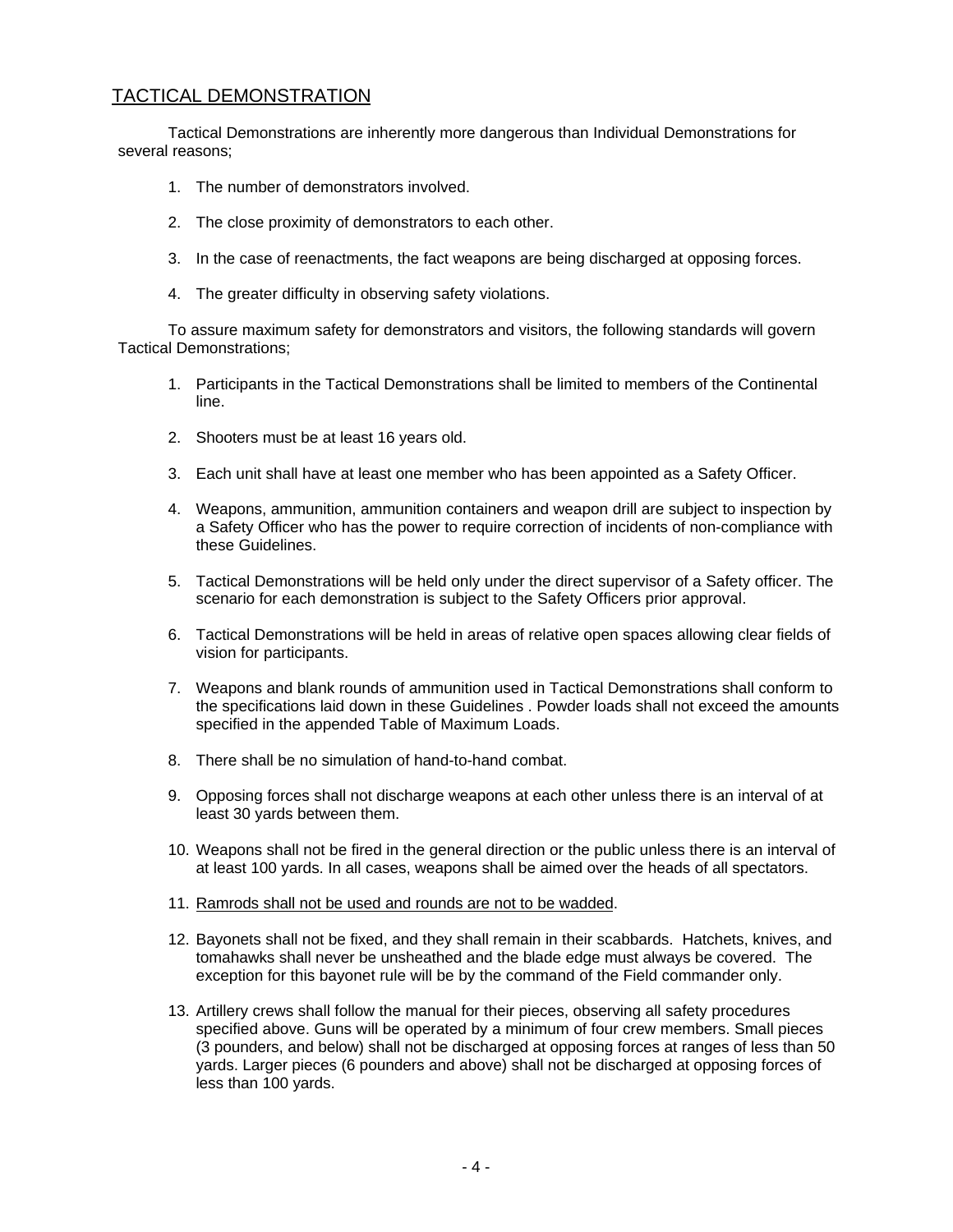- 14. Mounted participants shall be strictly monitored. The safe handling of horses shall be the responsibility of the owners at all times. Horses shall be tethered in designated areas when not in use. During tactical demonstrations, mounted troops will maintain a ten yard buffer zone between themselves and dismounted troops and men portraying casualties, at all times.
- 15. All Safety Officers have the power to order immediate correction of safety violations.
- 16. The Senior Safety Officer's power shall extend to stopping the demonstration if they feel that is a necessary course of action.
- 17. Under NO circumstances shall a weapon be discharged anywhere other than the Individual Demonstration or the Tactical Demonstration. Weapons shall not be discharged in camp or anywhere off the field of the demonstration.
- 18. Demonstrators are not to surrender control of their weapons to members of the public or the public to fire a weapon.
- 19. At NO time during the demonstration will the ramrod be used to clean the barrels. The ramrod will never be removed during demonstrations.

### HANDLING BLACK POWDER AMMUNITION

Members will observe the following rules for the transportation and storage of blank ammunition.

- 1. Blank ammunition will be prepared off-site before the demonstration is held.
- 2. Loads shall not exceed the loads specified in the appended Table of Maximum Loads for the particular weapon to be fired.
- 3. Cartridges will be paper-wrapped, rolled on a former of the proper caliber for the weapon being fired, and secured with glue or string. METAL CLOSURES ARE NOT PERMITTED.
- 4. Ammunition should be transported in bulk, in secure, non-sparking boxes. Demonstrators must carry rolled cartridges in cartridge boxes that are in good repair, have secure leather flaps, and are kept clean of loose powder granules.
- 5. Member Units are required to store ammunition in a safe fire free area and out of the reach of the public.

CARTRIDGES WILL NOT BE GIVEN AWAY TO THE PUBLIC.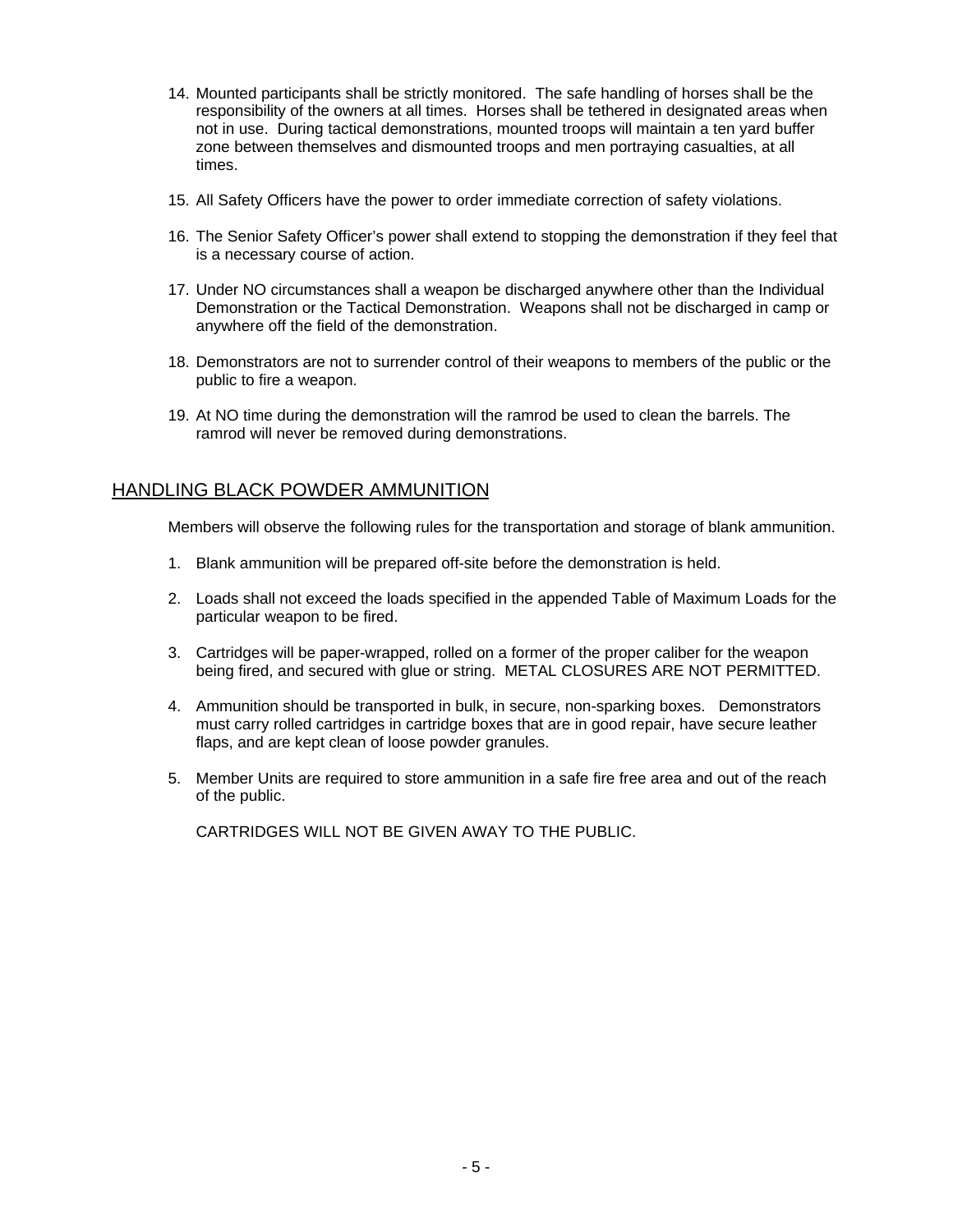### **CONTINENTAL LINE MUSKET & RIFLE INSPECTION CHECKLIST**

Before the inspection, the weapon is to be confirmed to be unloaded by springing the rammer.

#### The Stock;

- 1. No cracks or splits.
- 2. Butt plate, trigger guard, etc., fit tightly with no burrs that would snag clothing or hands.
- 3. If pin-fastened barrel, no missing pins, & tight.
- 4. If band-fastened barrel, springs work smoothly & not bound by wood.
- 5. Two-piece stocks must have sections securely joined.
- 6. No splinters or rough edges.

### The Lock;

- 1. The lock works smoothly.
- 2. All hammer positions are firm and solid.
- 3. The half-cock (safety) position works properly.
- 4. The trigger pull is proper, not a hair trigger nor too heavy.
- 5. Rifles with set triggers must be adjusted properly.
- 6. Locks must fit properly into the stock and snugly against the barrel.
- 7. Insure the leather or lead holds the flint securely in the lock jaws.
- 8. The pan is clean and in proper relation to the touch hole of the barrel.
- 9. All muskets must have a well fitting and tight metal flashguard.
- 10. The frizzen must not be deeply gouged. The frizzen must move properly against the frizzen spring and fits tightly against the pan.
- 11. Leather frizzen covers (hammer stalls) are highly recommended

### The Barrel;

- 1. The flint is not striking the barrel.
- 2. The touchhole is clear with no signs of corrosion.
- 3. The ramrod is straight and fits properly.
- 4. The muzzle is not dented or worn.
- 5. Sights on rifles are not loose and are fitted as not to catch on clothing or hands.
- 6. Musket bayonet lug is securely welded and the bayonet fits easily and latches with a positive twist lock.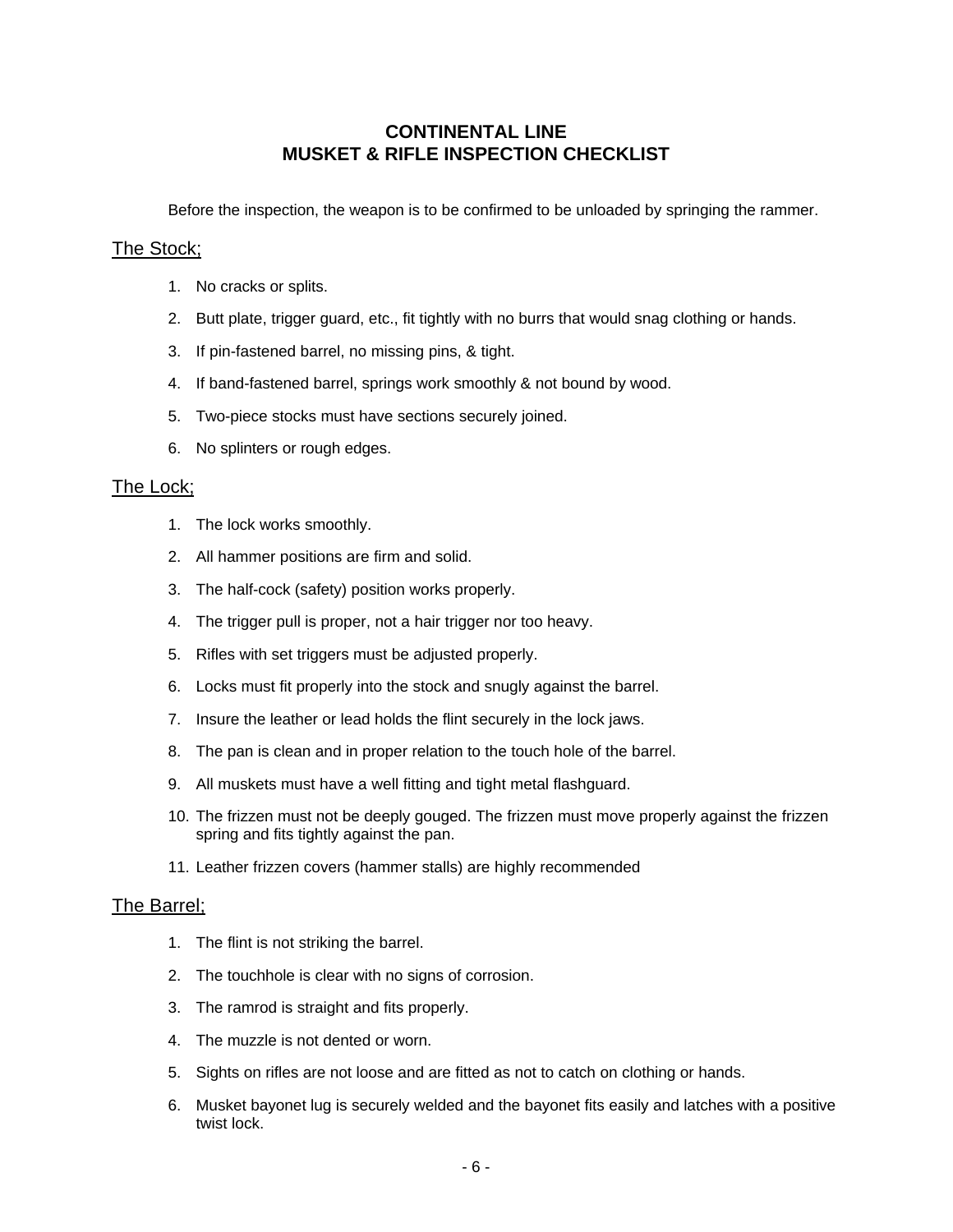### **CONTINENTAL LINE TABLE OF MAXIMUM LOADS**

| Weapon Type                                                                              | Caliber                                                                   | Maximum Load                                                                           |
|------------------------------------------------------------------------------------------|---------------------------------------------------------------------------|----------------------------------------------------------------------------------------|
| Shoulder arms;                                                                           |                                                                           |                                                                                        |
| <b>Brown Bess Musket</b><br><b>Charleville Musket</b><br><b>Rifles</b><br><b>Pistols</b> | .75<br>.69<br>varies<br>varies                                            | 100 Grains fffg<br>100 grains fffg<br>80 grains fffg<br>45 grains fffg                 |
| Artillery.                                                                               |                                                                           |                                                                                        |
| Grasshopper<br>Light 6<br>Howitzer<br>Iron Gun<br>Iron Gun<br>Iron Gun                   | 3 pounder<br>6 pounder<br>5.8 inch<br>3 pounder<br>4 pounder<br>6 pounder | 8 ozs. fg<br>12 $ozs. fg$<br>10 ozs. $fg$<br>8 ozs. fg<br>10 ozs. $fg$<br>12 $ozs. fg$ |
|                                                                                          |                                                                           |                                                                                        |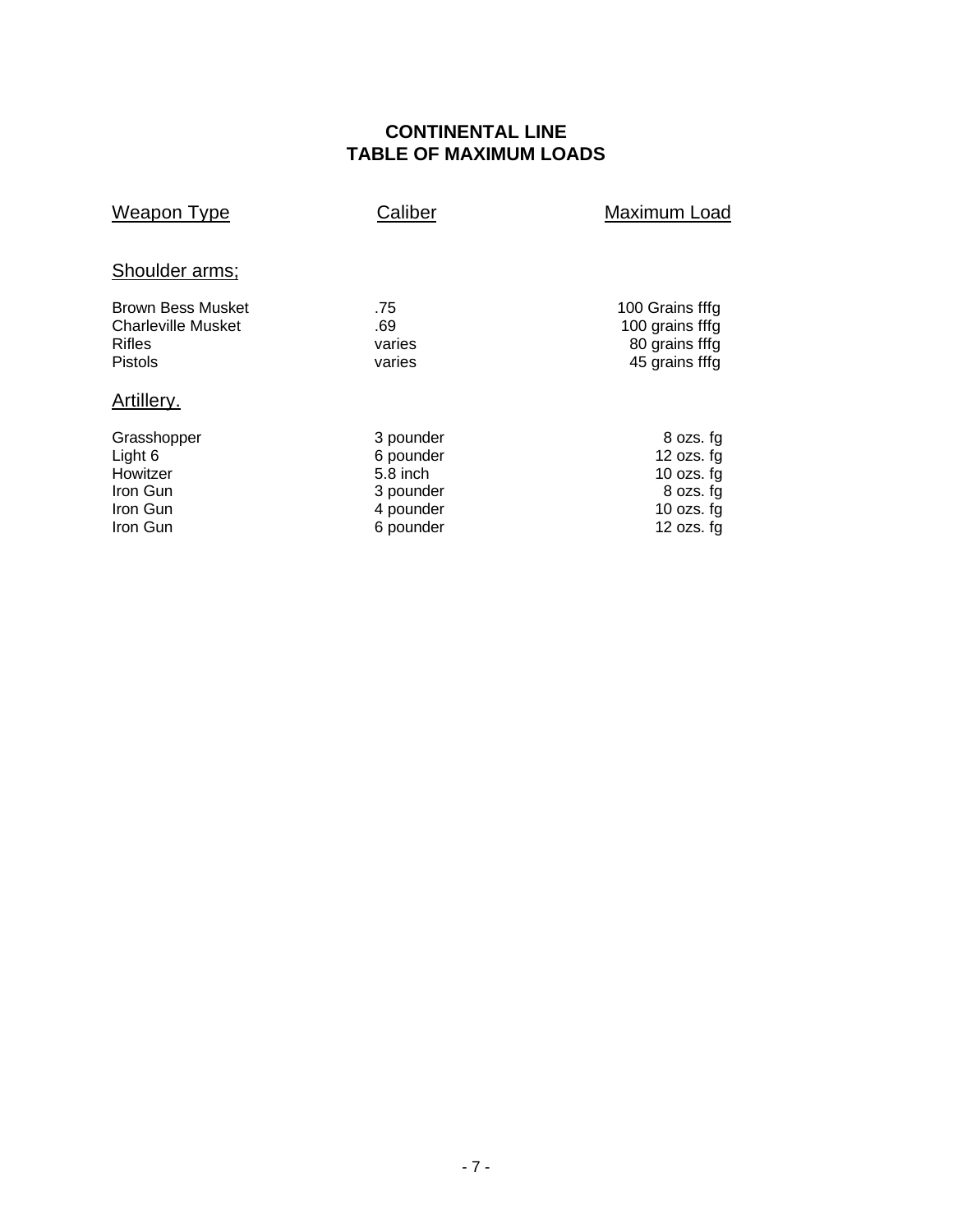### **CONTINENTAL LINE ARTILLERY DEMONSTRATION CHECKLIST**

#### Before:

- 1. The Gun has been inspected, and bore is Clean of any foreign material.
- 2. The carriage is in good condition & all keys secure.
- 3. The accessory equipment is in good condition--sponge head in good repair, rammer and sponge head secure on staff, etc.
- 4. Sponge head fits bore snugly but not too tight.
- 5. Ammunition boxes are clean and free of loose powder.
- 6. Necessary equipment on hand to handle a misfire.
- 7. The required number of personnel on hand to fire the piece.
- 8. The Gun is situated safely in relation to the public.

#### During:

- 1. The crew is following the approved manual with each person where they are supposed to be at any given moment.
- 2. The sponge is adequately damp but not soaking wet.
- 3. The rammer is wearing gauntlets, but they are not so stiff & heavy as to cause fumbling.
- 4. The sponge head does not contact the ground at any time as to prevent grass or sand etc, from sticking to it.
- 5. If there is a misfire, it is handled safely and properly.

#### After:

- 1. After firing, the piece is wormed and washed out & dried.
- 2. All weapons, explosives, & accessory pieces are accounted for.
- 3. The demonstration area is inspected carefully for smoldering residue.
- 4. The sponge head is thoroughly rinsed out and dried.
- 5. All remaining cartridges are promptly returned to the proper storage areas.
- 6. The Gun is secured and equipment stored properly.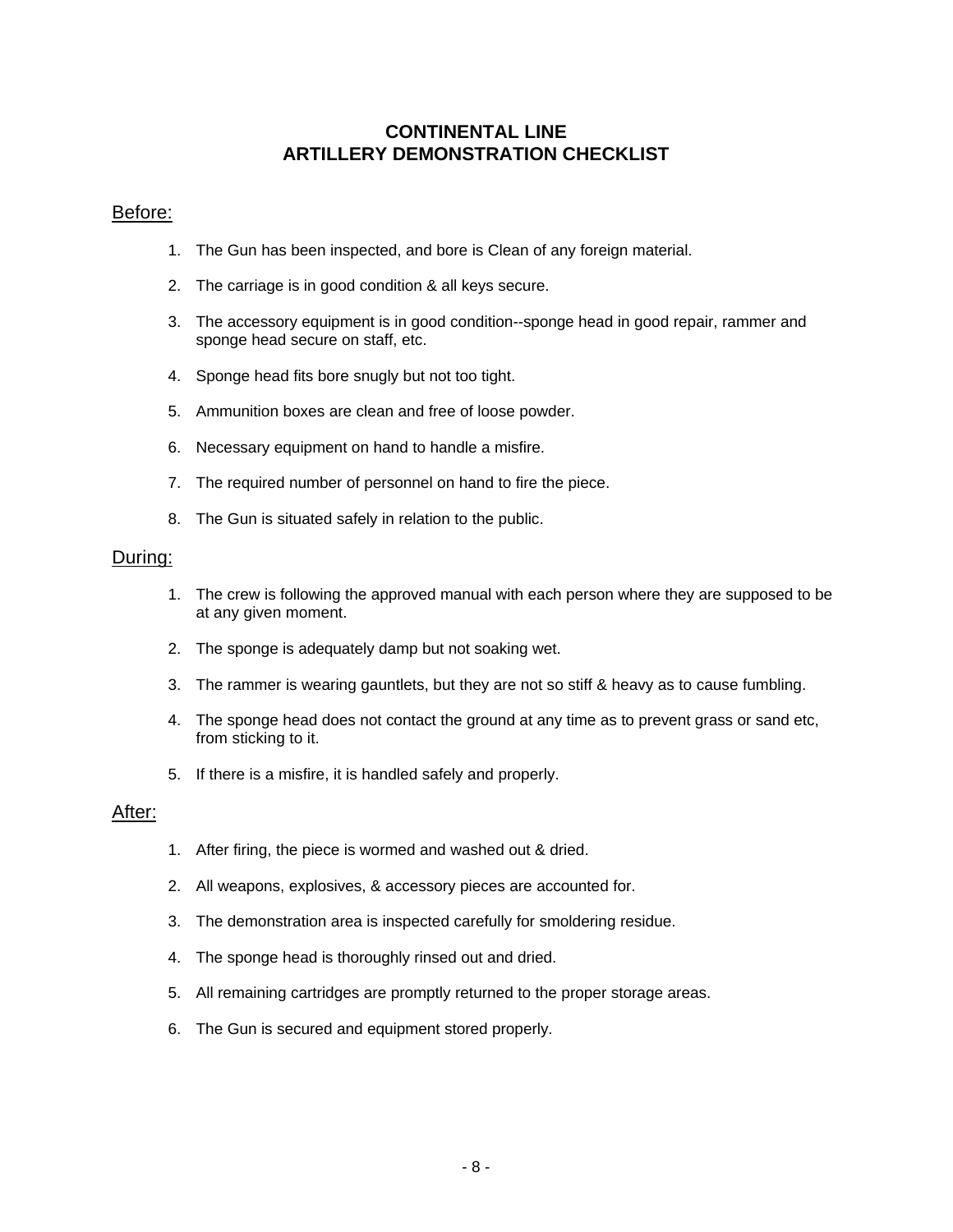### **CONTINENTAL LINE CANNON INSPECTION CHECKLIST**

### The Tube:

- 1. Tube is clean and free of rust or corrosion
- 2. No sign of external damage or strain.
- 3. Inside of tube is clean and relatively smooth.
- 4. No internal signs of damage (bulges, pits, etc.).
- 5. No sign of corrosion damage at breach.
- 6. The vent is clear and of the acceptable size.
- 7. No signs of cracked or bending around the trunnions.
- 8. No signs of weakness at the chaplets on bronze tubes.

#### The Carriage:

- 1. Wheels are tight and free of rot and infestation.
- 2. The body of the carriage is free of rot and infestation.
- 3. No pieces or parts are missing, cracked, bent, or broken.
- 4. Wheels move freely.
- 5. None of the iron work is loose.
- 6. Tube rotates freely on its trunnions.
- 7. Trunnion caps fit snugly and are properly keyed.
- 8. Lids of Ammunition boxes and limber chests fit snugly, and are free of loose powder.
- 9. Wheel hub does not gouge the end of the axletree.
- 10. Linch pin is not digging into the wheel hub.

### Equipment:

- 1. All necessary equipment is present.
- 2. Sponge is in good condition and is fitted to the bore.
- 3. Rammer head is secure and free of cracks.
- 4. Small items are in good condition (linstock, thumstall, buckets, etc.)
- 5. Prongs of the worm are sharp and not bent.

#### The Gun Book is kept up to date.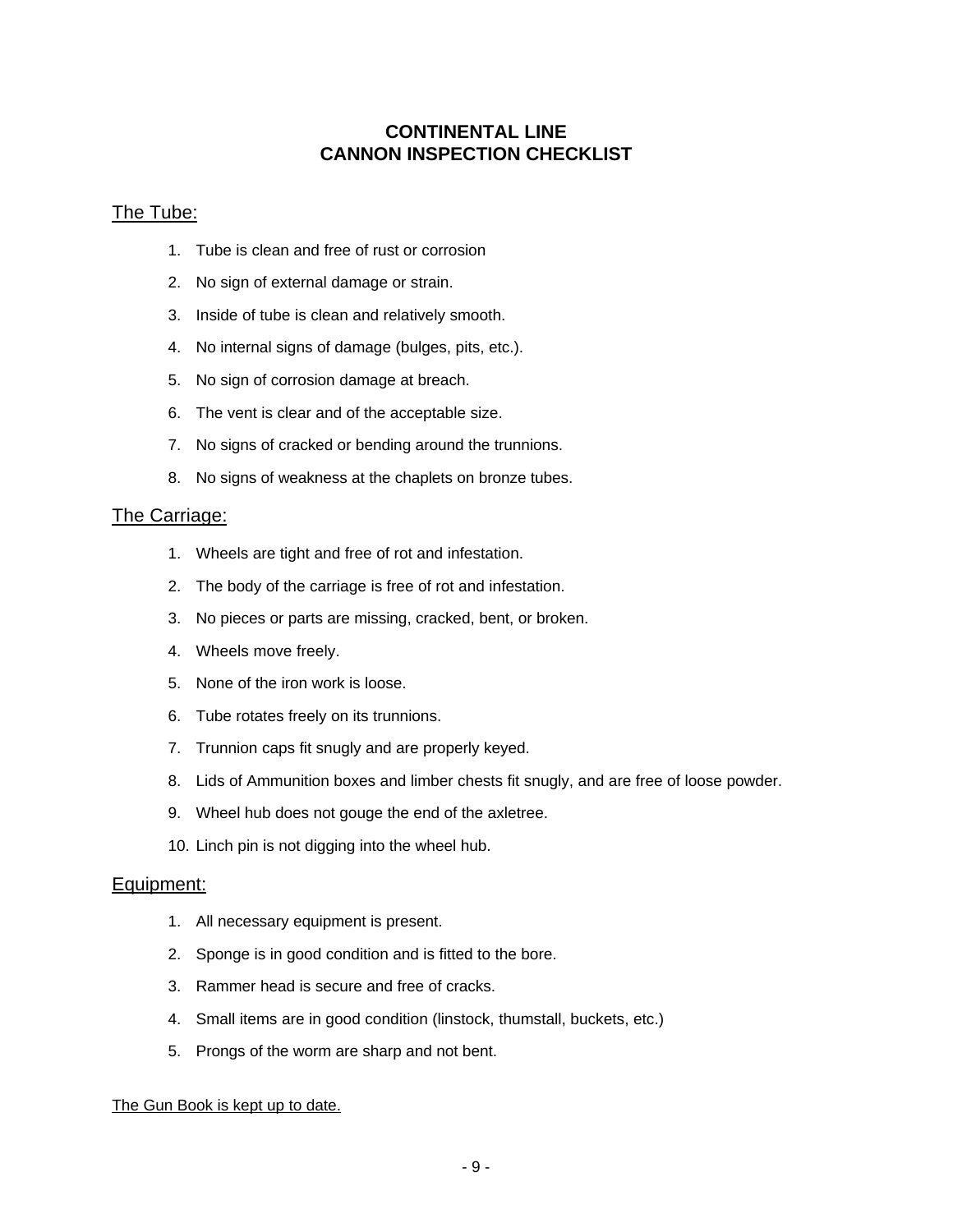### **CONTINENTAL LINE INDIVIDUAL DEMONSTRATION RANGE**